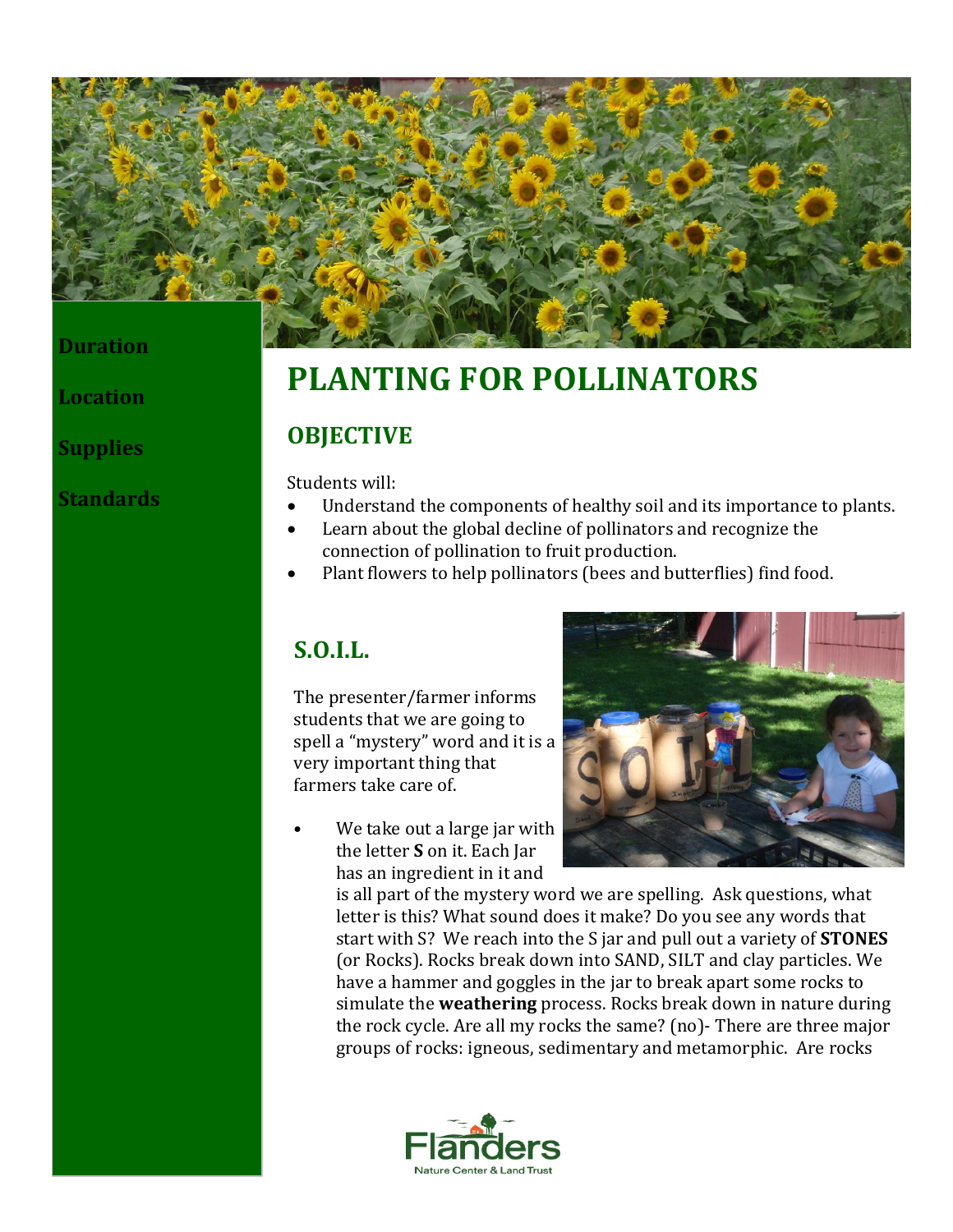alive? (no) Were they ever alive? (no) This is the non-living part of the word we are spelling today.

- The **O** jar has **Organic matter**-leaves, grass, and newspaper (made from trees). Plant parts that were alive and growing but now they are decomposing. (we all cheer…Root for Rot)
- The **L** jar has **Living Organisms** worms, centipedes,
- **I** is for **Important Information**. Inside this jar are fruits and vegetables that we might eat. These fruits and vegetables are important for us to eat and grow good, strong, healthy bodies.

The word we spelled is **SOIL**…it is not dirt! **Soil is essential to all life** and farmers work hard to keep the soil healthy so the plants will grow.

We investigate further (with a magnifying glass) into the **I** jar to find a flower inside with **I**mportant **I**nformation! Every fruit used to be a flower that a bee pollinated. A bee visits a flower and collects dust (pollen), when the bee travels to the next flower **pollen** is left behind…the process is called pollination and that's how we get fruit! About 75 percent of all flowering plants on Earth rely on animals to transfer their pollen. About one in every three bites of food you eat depends on pollinators



### **SCIENTISTS NOTICE BEE POPULATIONS ARE DECLINING**

Due to a number of factors such as disease, habitat loss, and pesticides, bee colonies and other pollinators are currently on the decline. Once students learn that the world's bees are in trouble, we let them know that they can do something to help. We can plant flowers and spread the message for people to be nice to bees!

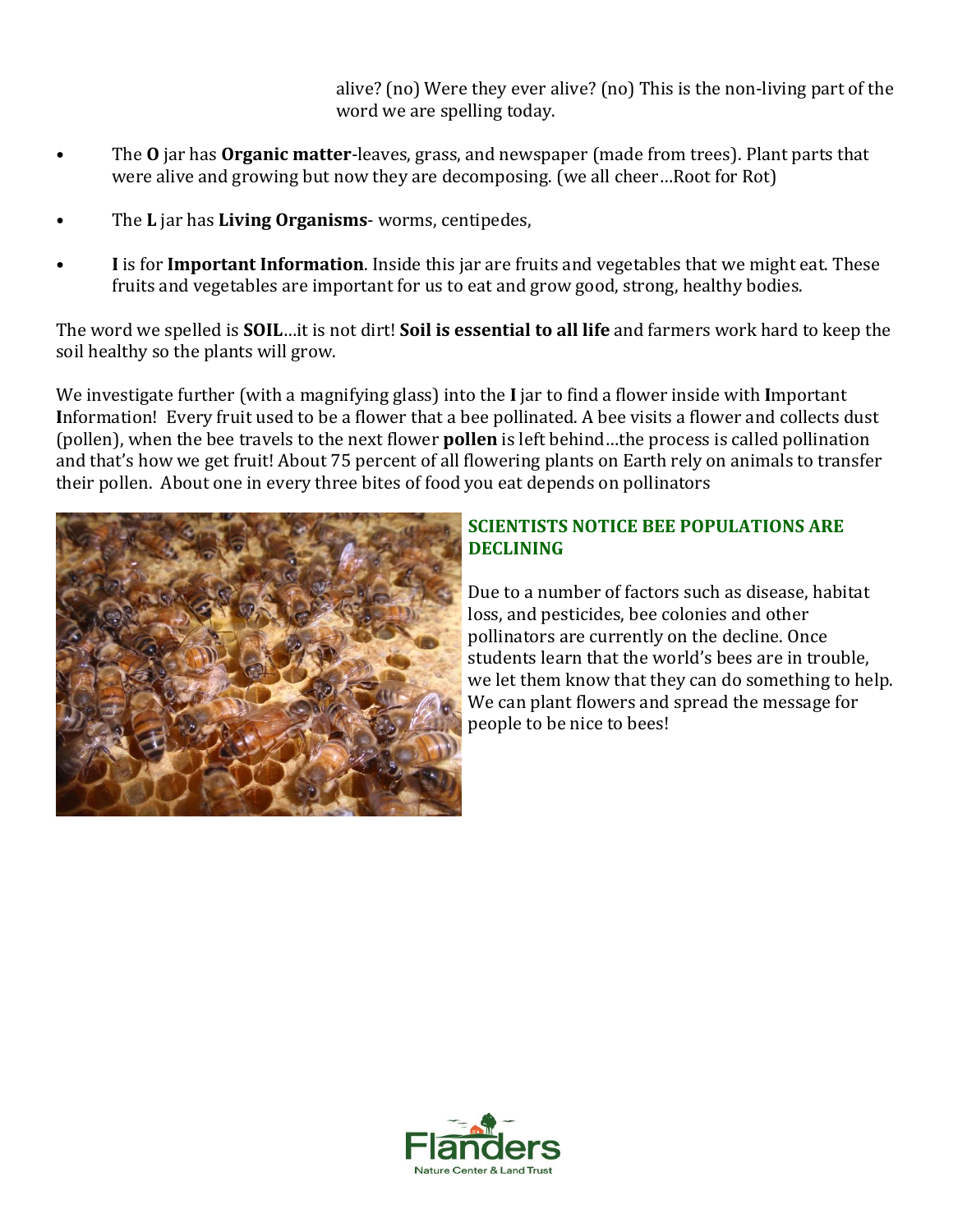### **PLANTING FOR POLLINATORS**

Bees, butterflies, and other pollinators need access to abundant nectar and pollen resources throughout the growing season. We can plant flowers to help! The flowers we are planting today will provide food for butterflies, honey bees and native bees.

Students will each be given a Cow Pot to decorate with markers. They should put their name on the pot along with a bee friendly message of their choice. Cow Pots are made from cow manure. They are 100% biodegradable and the plants love them. Cow Pots are



a great replacement for plastic pots. Plastic is not so fantastic for the earth.

- Measuring Soil- each student will fill their pot 2/3 filled with soil
- Count the sunflower seeds. Add 10 seeds to your Cow pot and cover the seeds with more soil…fill it to the top.
- Create a marker for your pot and spread the message to BE NICE TO BEES!
- Students can plant the pots in a sunny part of their yard. Be an entomologist and watch for honey or native bumble bees in your yard. Be a scientist and record daily temperature, measure plant growth and document insect observations. Scientists are looking for the rusty patch bumble bee. Because of global bee decline they think it is extinct…but if you spot one during your observations, they want to know about it to help them recover.

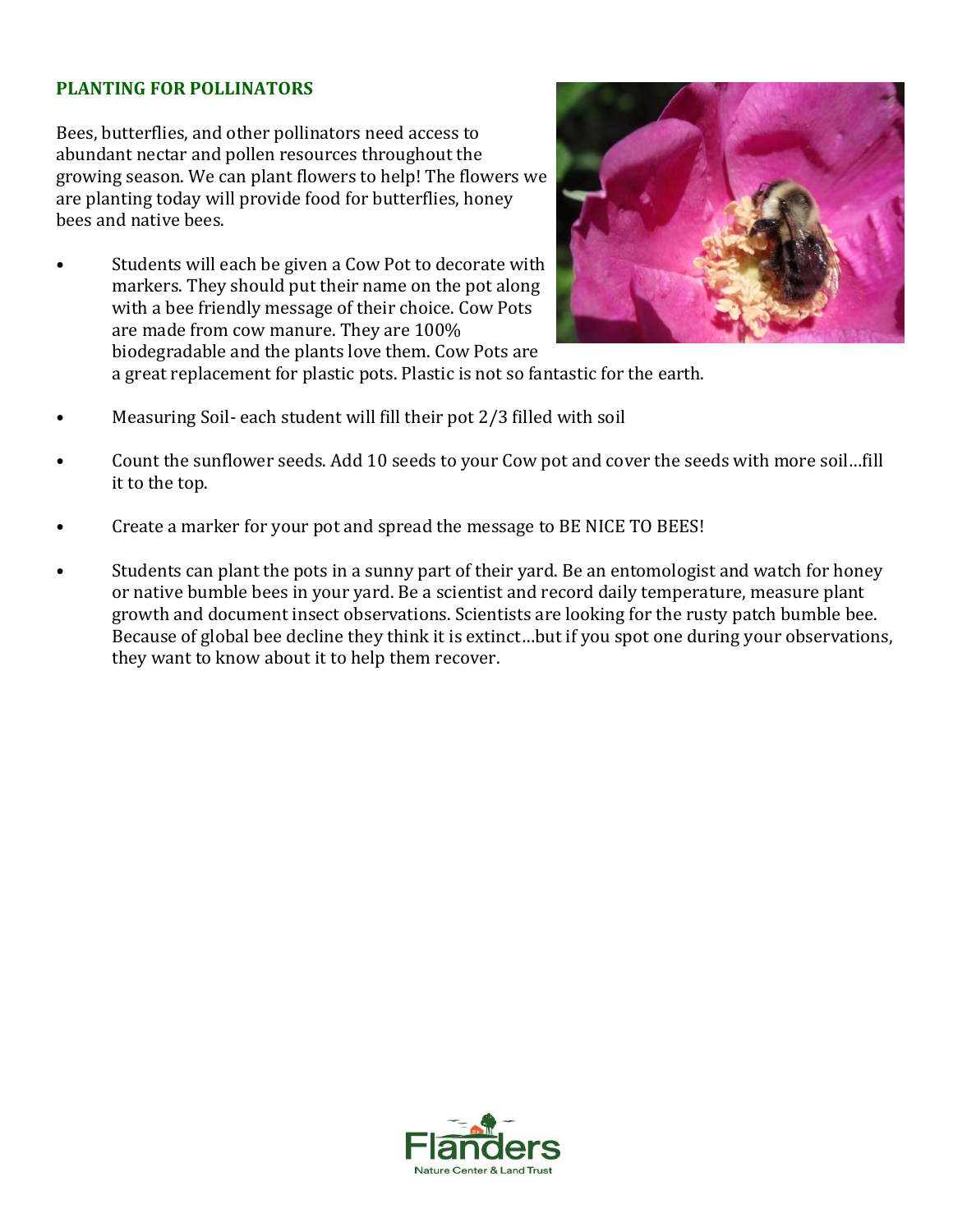

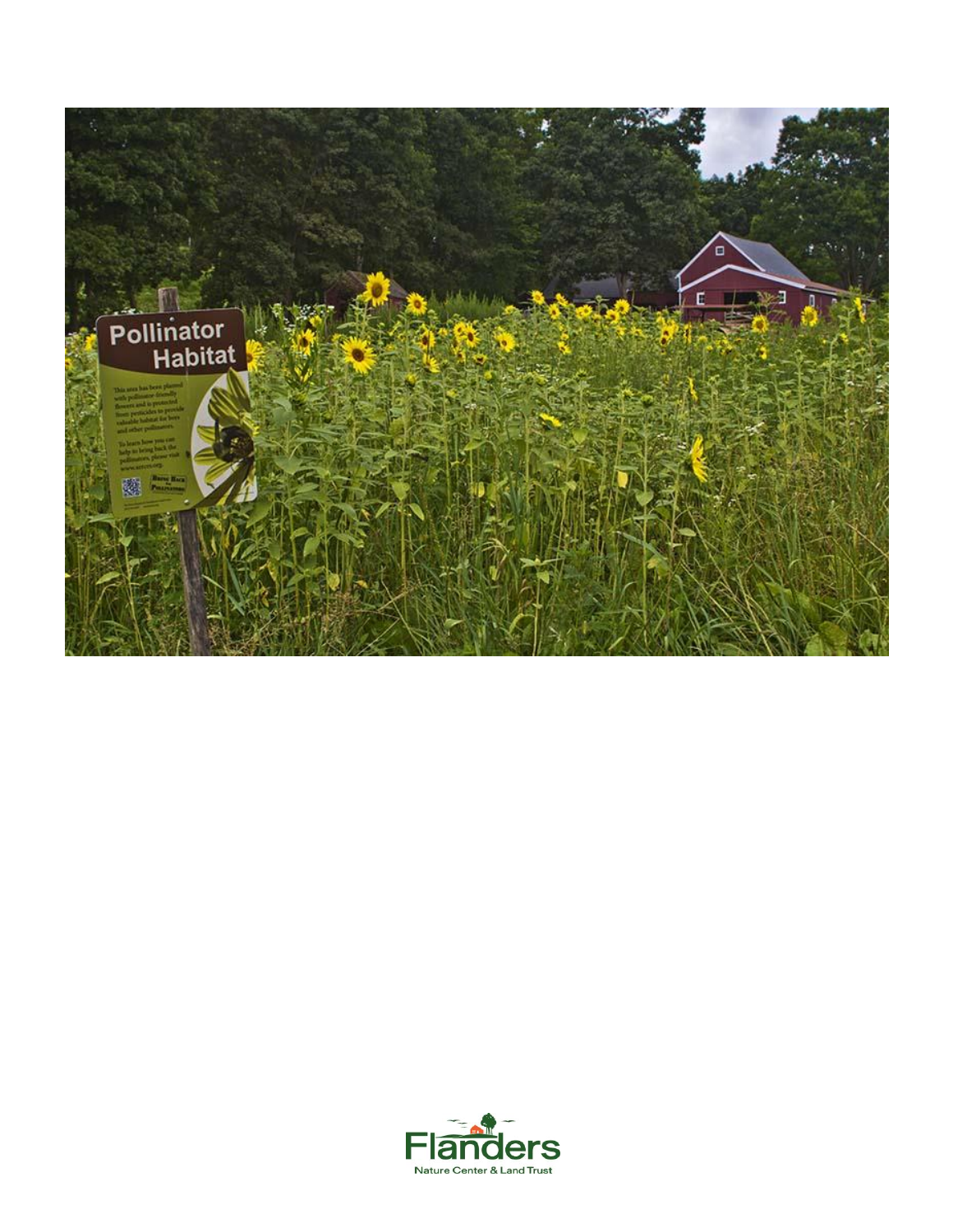# **EXTENSIONS**

#### **Native bees**

There are 4,000 species of native bees in the United States.

Native bees come in a wide array of sizes, shapes, and colors. They are also varied in their life styles, the places they frequent, the nests they build, the flowers they visit, and their season of activity. Your students will be fascinated by diversity of bee species, squash bees, bumble bees, carpenter bees, southeastern blueberry bees, cuckoo bees and



more. They provide an invaluable ecosystem service, pollination to 80 percent of flowering plants.

### **Bumble bees**

There are about 50 species of North American bumble bees. Bumble bees have some things in common with honey bees; they are more sociable than most other native bees, forming colonies with one queen and many workers. Bumble bees are commonly found in greenhouses pollinating tomatoes and other agricultural crops.

Bumble bees face many threats including habitat loss, disease, pesticide use, and climate change. Unlike honeybees which have large (>10,000 individuals) perennial hives, bumble bees produce smaller annual colonies (50-1,500 individuals). Due to their smaller annual population sizes, life cycle, and genetic makeup, they are uniquely susceptible to extinction.

Understanding the life cycle of a typical bumble bee colony is the first step in understanding their unique habitat needs.

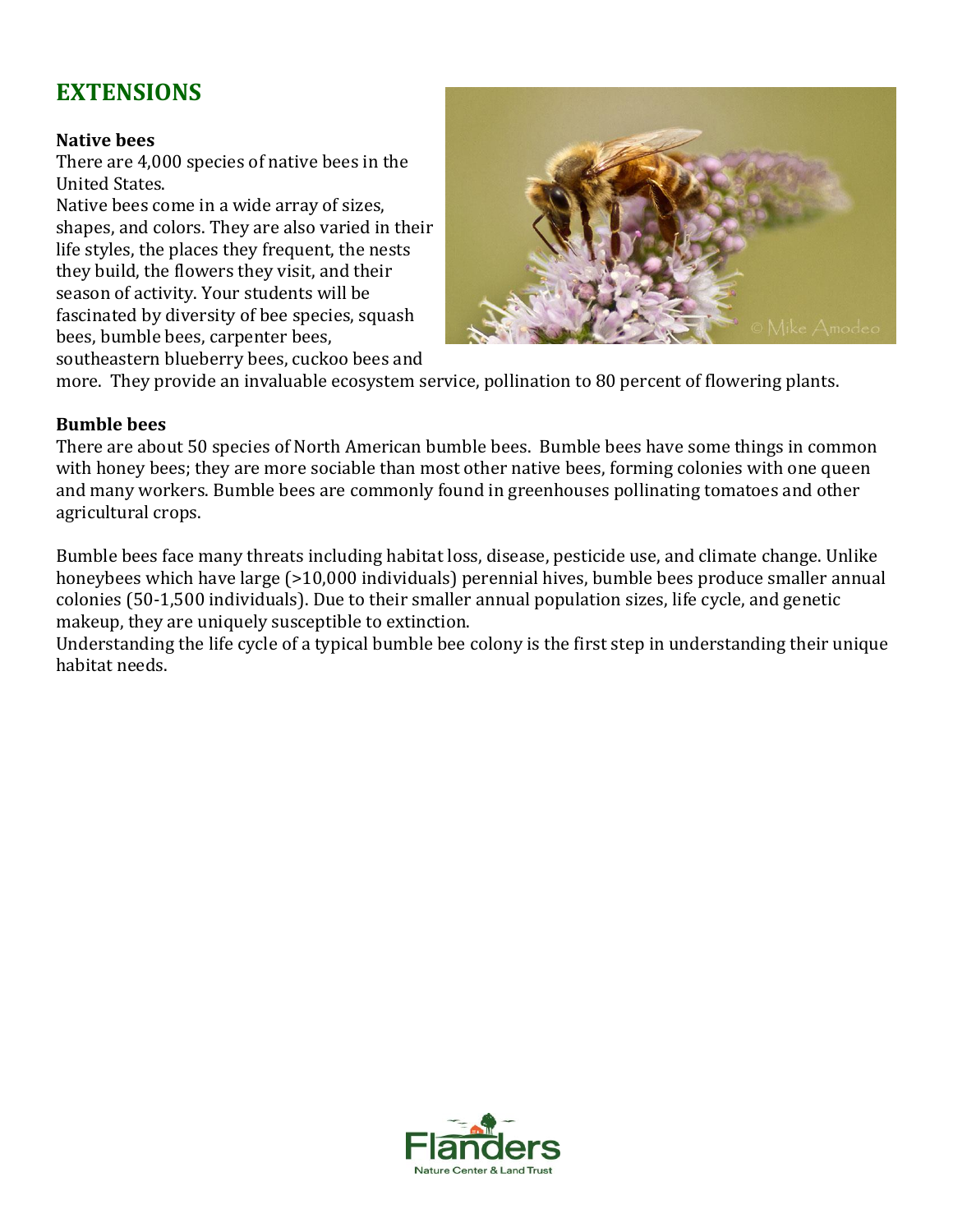

1. A queen emerges from hibernation in spring and finds a nest site, such as an abandoned rodent burrow.

2. She creates wax pots to hold nectar and pollen, in which she lays and incubates her eggs.

3. When her daughters emerge as adults, they take over foraging and other duties.

4. In autumn the colony produces new queens and male bees, who leave to find mates. Newly mated queens hibernate and the rest of the bees die.

## **TEACHER RESOURCES**

USDA Forest Service and Pollinator Partnership-Bee Basics https://www.fs.usda.gov/Internet/FSE\_DOCUMENTS/stelprdb5306468.pdf

Xerces invertebrate conservation http://www.xerces.org/

Pollinator Partnership http://pollinator.org/education

Soil Lessons Natural Resources Conservation Service https://www.nrcs.usda.gov/wps/portal/nrcs/main/soils/edu/

# **VOCABULARY**

**Biodegradable**-a substance or object capable of being decomposed by bacteria or other living organisms.

**Igneous rock**-Extrusive igneous rocks cool and solidify quicker than intrusive igneous rocks. They are formed by the cooling of molten magma on the earth's surface. The magma, which is brought to the surface through fissures or volcanic eruptions, solidifies at a faster rate.

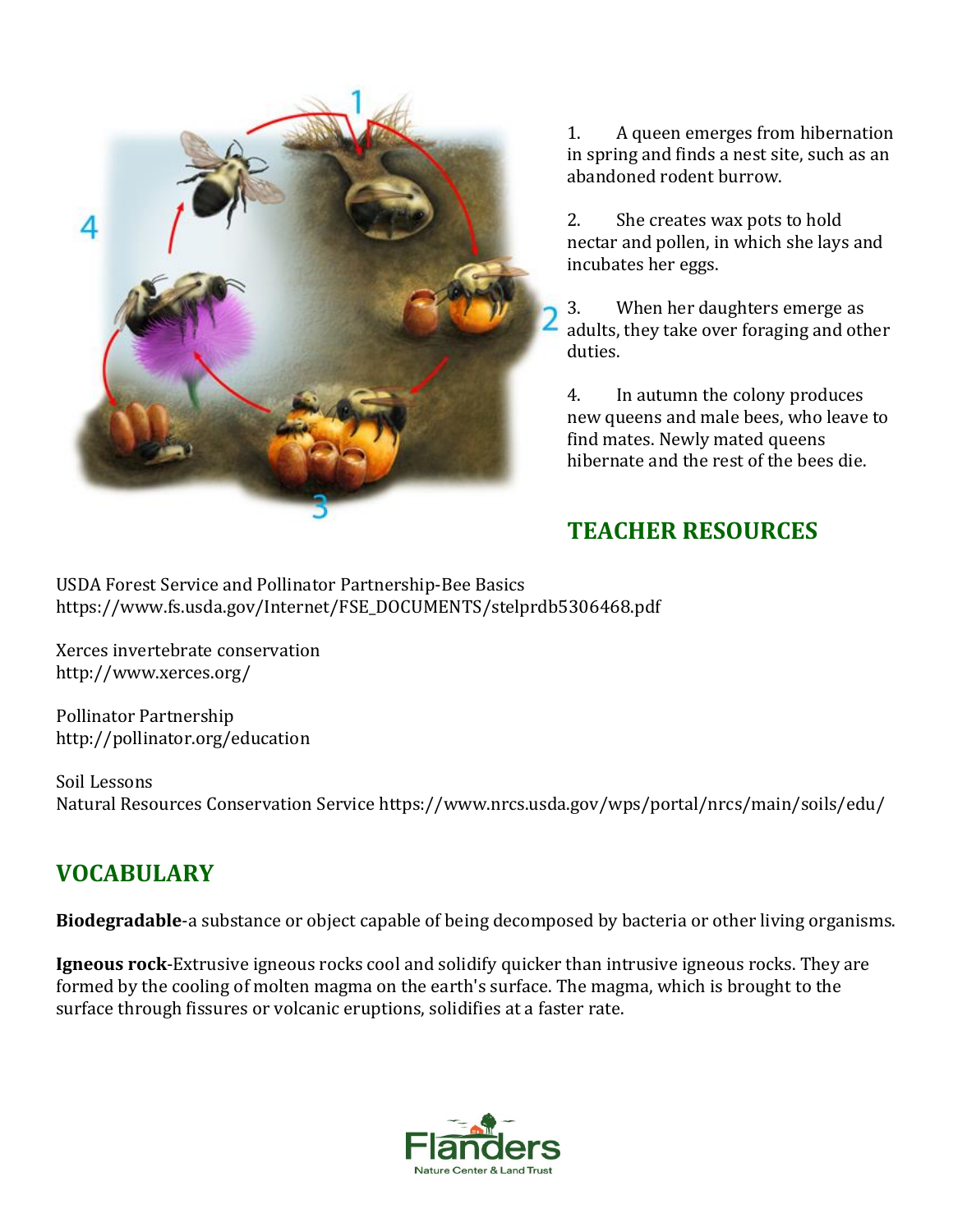**Metamorphic rock**- a result of a transformation of a pre-existing rock. The original rock is subjected to very high heat and pressure, which cause obvious physical and/or chemical changes. Examples of these rock types include marble, slate, gneiss, schist.

**Organic**- relating to, or derived from living organisms

**Pollination**-the transfer of pollen to a stigma, ovule, flower, or plant to allow fertilization.

**Sedimentary rocks**- types of rock that are formed by the deposition and subsequent cementation of that material at the Earth's surface and within bodies of water. Sedimentation is the collective name for processes that cause mineral and/or organic particles (detritus) to settle in place.

**Soil**- a mixture of minerals, organic matter, gases, liquids, and countless organisms that together support life on Earth.

**Weathering**- the breaking down of rocks, soil, and minerals as well as wood and artificial materials through contact with the Earth's atmosphere, waters, and biological organisms.